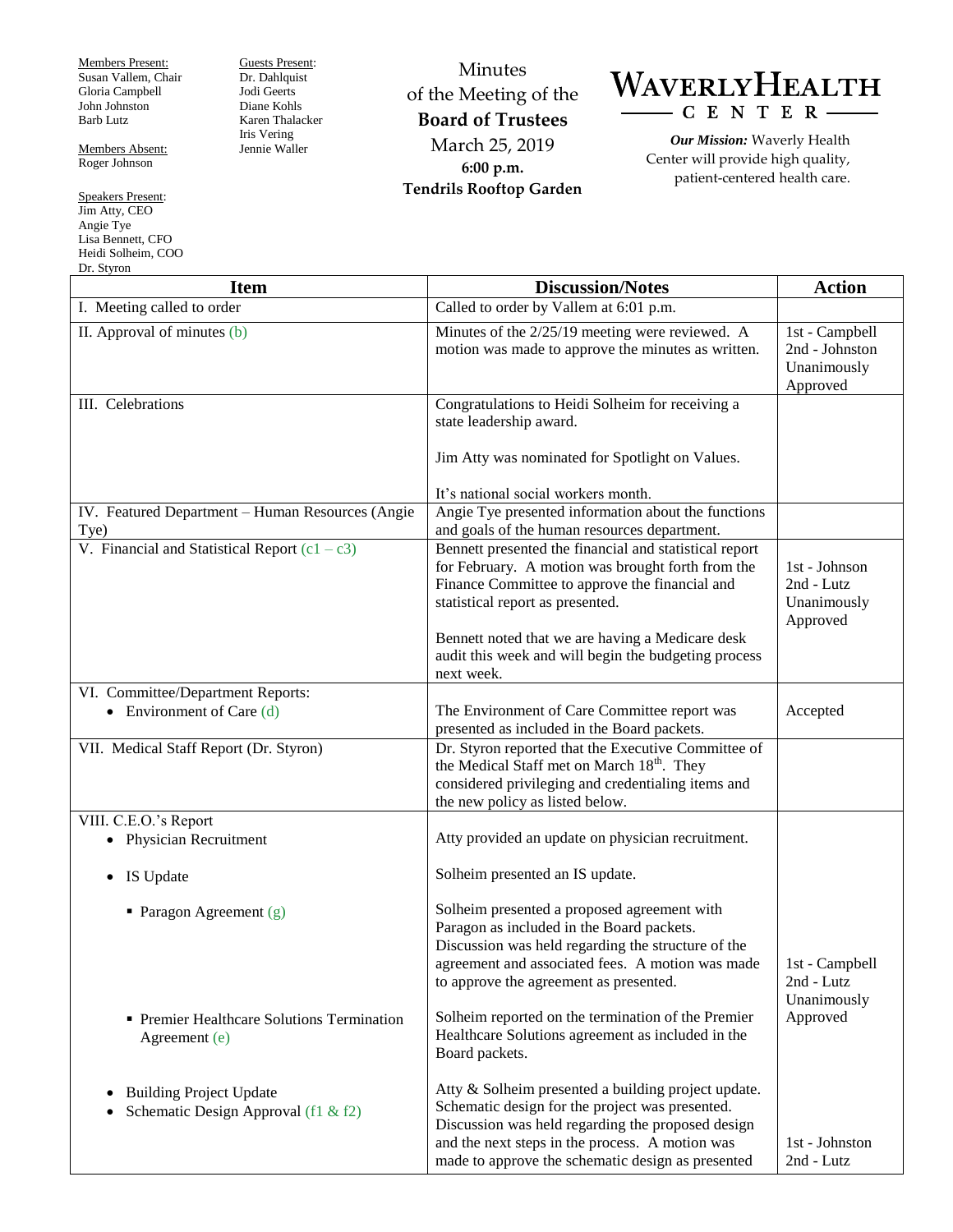| • Planning Meeting Request<br>Legislative Update<br>$\bullet$                                                                                                                                                                                                                                                                                                                                                                                                                                                                                                                                                                                                                                                                                                                                                                                                                                                                                                                                                          | and to move into the design development phase.<br>Solheim requested that Board members consider<br>participating on our planning committee for the<br>building project. She will send further information<br>by email.<br>Atty presented an update on current legislative<br>issues.                                                                         | Unanimously<br>Approved                                                 |
|------------------------------------------------------------------------------------------------------------------------------------------------------------------------------------------------------------------------------------------------------------------------------------------------------------------------------------------------------------------------------------------------------------------------------------------------------------------------------------------------------------------------------------------------------------------------------------------------------------------------------------------------------------------------------------------------------------------------------------------------------------------------------------------------------------------------------------------------------------------------------------------------------------------------------------------------------------------------------------------------------------------------|--------------------------------------------------------------------------------------------------------------------------------------------------------------------------------------------------------------------------------------------------------------------------------------------------------------------------------------------------------------|-------------------------------------------------------------------------|
| IX. Old Business                                                                                                                                                                                                                                                                                                                                                                                                                                                                                                                                                                                                                                                                                                                                                                                                                                                                                                                                                                                                       |                                                                                                                                                                                                                                                                                                                                                              |                                                                         |
| X. New Business                                                                                                                                                                                                                                                                                                                                                                                                                                                                                                                                                                                                                                                                                                                                                                                                                                                                                                                                                                                                        |                                                                                                                                                                                                                                                                                                                                                              |                                                                         |
| Ventura MedStaff Agreement (h)<br>$\bullet$                                                                                                                                                                                                                                                                                                                                                                                                                                                                                                                                                                                                                                                                                                                                                                                                                                                                                                                                                                            | Tye presented an agreement with Ventura MedStaff<br>for healthcare staffing services. The agreement is for<br>one year, and cost will be based on utilization of<br>services. A motion was made to approve the<br>agreement as presented.                                                                                                                    | 1st - Campbell<br>2nd - Lutz<br>Unanimously                             |
| <b>Request for Privileges:</b><br>$\bullet$<br>· Micaela Rahn, ARNP - Courtesy,<br>Cardiology, CVMS<br><b>Updated Privileges:</b><br>$\bullet$<br>Katelyn Froehner, ARNP - Active,<br>Emergency Medicine & Family Practice,<br><b>WHC</b><br>• Constance Morrison, PMHNP-BC, ARNP -<br>Consulting, Psychiatric & Mental Health,<br><b>Integrated Telehealth Partners</b><br>• Jan Davis, ARNP - Active, Family Practice,<br><b>WHC</b><br>Recommendations Regarding Provisional<br>$\bullet$<br>Status:<br>• Sharon Haight-Carter, ARNP - Consulting,<br>Psychiatric & Mental Health, Integrated<br><b>Telehealth Partners</b><br>Maryl Smith, ARNP - Consulting,<br>Psychiatric & Mental Health, Integrated<br><b>Telehealth Partners</b><br>Vishal Goyal, MD - Consulting,<br>Cardiology, CVMS<br>• Ajay Kaja, MD - Consulting, Cardiology,<br><b>CVMS</b><br>Resignations from Medical Staff:<br>• Christopher Engeler, MD - Consulting,<br>Radiology, RCI<br>• Claudia Engeler, MD - Consulting,<br>Radiology, RCI | Privileging items were presented as individually<br>listed at left. All files have been reviewed by the<br>Executive Committee of the Medical Staff. The<br>Executive Committee recommends approval. A<br>motion was made to approve all privileging items as<br>individually considered and recommended by the<br>Executive Committee of the Medical Staff. | Approved<br>1st - Johnston<br>2nd - Campbell<br>Unanimously<br>Approved |
| New Policies & Procedure:<br>• Patient Personal Representative (i)                                                                                                                                                                                                                                                                                                                                                                                                                                                                                                                                                                                                                                                                                                                                                                                                                                                                                                                                                     | The new policy listed at left was presented for<br>review as included in the Board packets. The policy<br>has been reviewed by the Executive Committee of<br>the Medical Staff and is recommended for approval.<br>A motion was made to approve the policy as written.                                                                                       | 1st - Campbell                                                          |
| Finance Committee (j)<br>Capital Requests (none)                                                                                                                                                                                                                                                                                                                                                                                                                                                                                                                                                                                                                                                                                                                                                                                                                                                                                                                                                                       | Bennett reported that the Finance Committee met<br>this morning. Minutes from the meeting were<br>included in the Board packets.                                                                                                                                                                                                                             | 2nd - Lutz<br>Unanimously<br>Approved                                   |